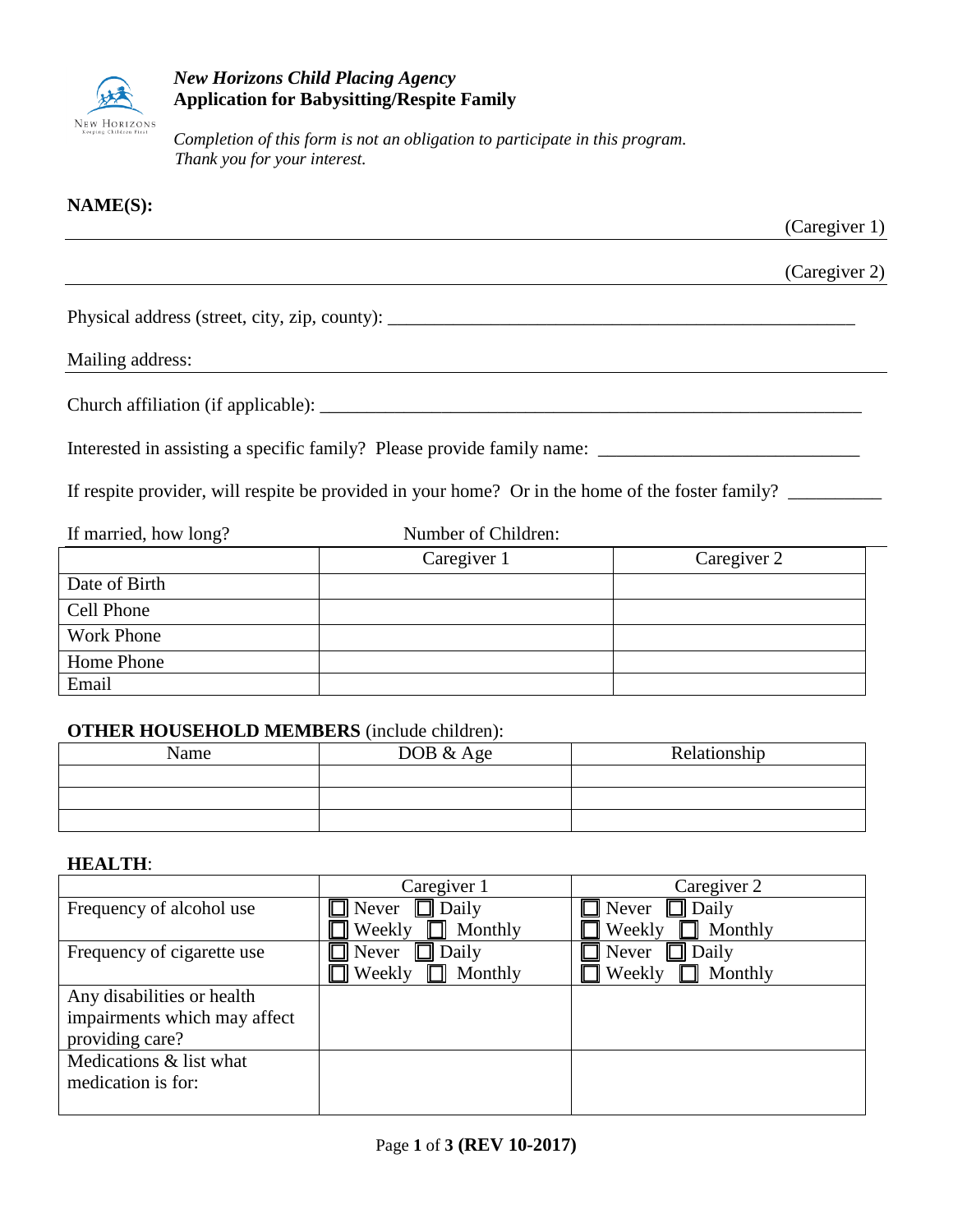|  |  |  |  |  | Please list any special training or experience you have in child care: |
|--|--|--|--|--|------------------------------------------------------------------------|
|--|--|--|--|--|------------------------------------------------------------------------|

|  | Tell us why you would like to be a respite provider/babysitter: |
|--|-----------------------------------------------------------------|
|  |                                                                 |

|  |  |  |  | Please indicate what number and type of children you feel qualified to work with. |
|--|--|--|--|-----------------------------------------------------------------------------------|
|  |  |  |  |                                                                                   |

| Maximum number of children willing to accept: $\Box$ 1 $\Box$ 2 $\Box$ 3 $\Box$ 4 $\Box$ 5 $\Box$ 6                                                                      |
|--------------------------------------------------------------------------------------------------------------------------------------------------------------------------|
| Minimum age: $\Box$ Infant $\Box$ 1 $\Box$ 2 $\Box$ 3 $\Box$ 4 $\Box$ 5 $\Box$ 6 $\Box$ 7 $\Box$ 8 $\Box$ 9 $\Box$ 10                                                    |
| $\Box$ 11 $\Box$ 12 $\Box$ 13 $\Box$ 14 $\Box$ 15 $\Box$ 16 $\Box$ 17 $\Box$ 18                                                                                          |
| Maximum age: : $\Box$ Infant $\Box$ 1 $\Box$ 2 $\Box$ 3 $\Box$ 4 $\Box$ 5 $\Box$ 6 $\Box$ 7 $\Box$ 8 $\Box$ 9 $\Box$ 10                                                  |
| $\Box$ 11 $\Box$ 12 $\Box$ 13 $\Box$ 14 $\Box$ 15 $\Box$ 16 $\Box$ 17 $\Box$ 18                                                                                          |
| Gender: $\Box$ Male $\Box$ Female $\Box$ Both                                                                                                                            |
| Race/Ethnicity (mark all that apply): $\Box$ African American $\Box$ Caucasian $\Box$ Two or more races<br>$\Box$ Asian $\Box$ Native American $\Box$ Hispanic or Latino |
| Any other information you'd like to tell us about children you feel qualified to work with?                                                                              |
|                                                                                                                                                                          |
|                                                                                                                                                                          |
| If you have children, share how you handle discipline in your home.                                                                                                      |
|                                                                                                                                                                          |
| What would be the arrangements for sleeping foster children?                                                                                                             |
|                                                                                                                                                                          |
|                                                                                                                                                                          |

|                    |                      | Have you ever kept children for the Texas Department of Family and Protective Services or any other child- |  |
|--------------------|----------------------|------------------------------------------------------------------------------------------------------------|--|
| placing agency?    | $\Box$ Yes $\Box$ No |                                                                                                            |  |
| If yes, with whom? |                      |                                                                                                            |  |